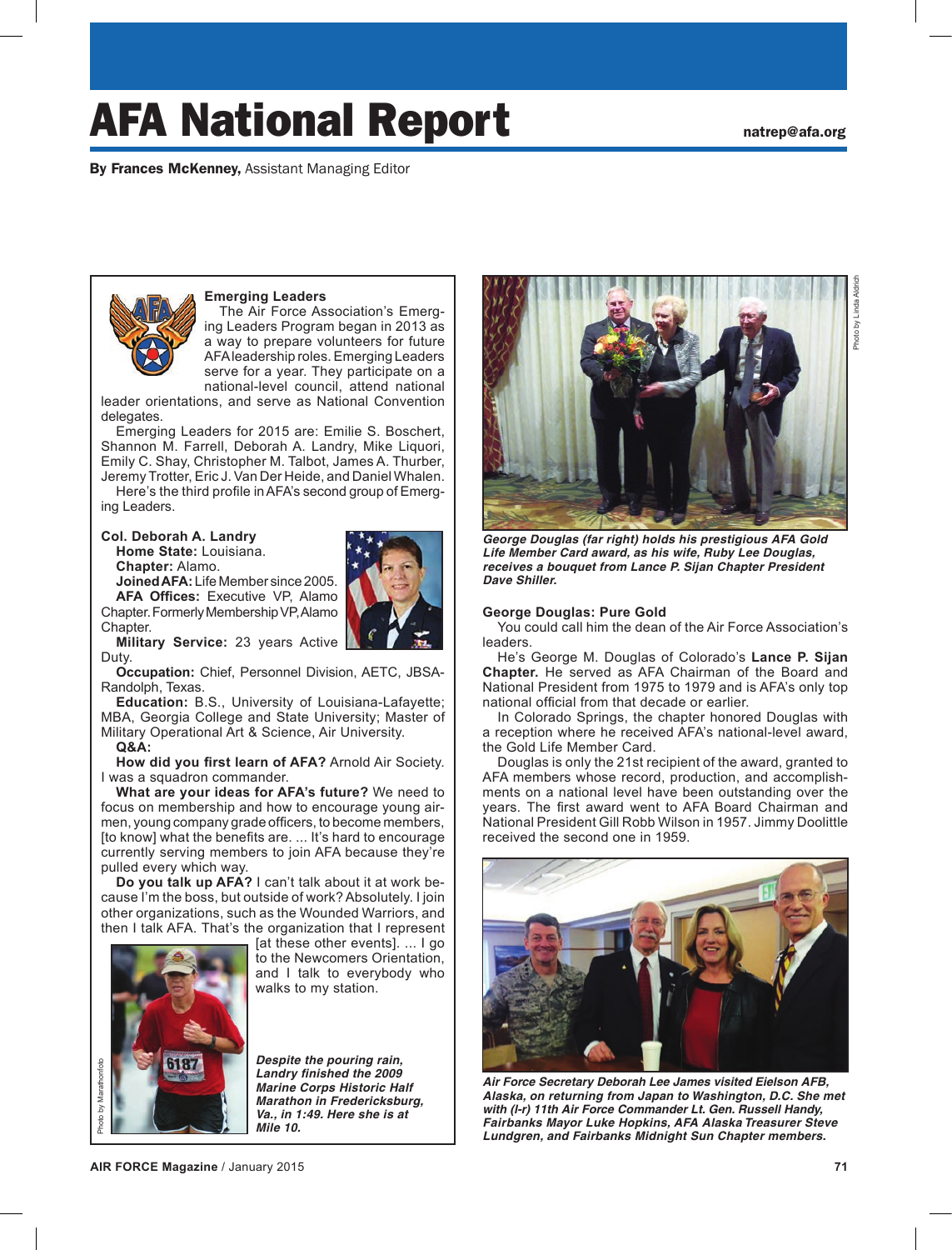# **How to Find Mentors for CyberPatriot**

"I'm an engineer by trade," said Shawn Gordon of the **Charleston Chapter** in South Carolina. He also volunteered two years ago to become the chapter coordinator for CyberPatriot, AFA's youth cyber education program.

Through these roles, Gordon has boosted the Charleston area's participation in CyberPatriot. The numbers have increased from three schools in 2012 to 13 for this season, CP-VII. Put another way, the number of Charleston area teams has leaped from four to 26.

How did Gordon do it? By rounding up volunteer mentors to provide technical support and tutoring for local CP teams. Here's his advice on how to find mentors:

 $\cdot$  "Reach out to professional societies within your community," he said. A retired Air Force major who spent 24 years in the satellite and electronic warfare arena, Gordon belongs to an alphabet-soup list of associations: AFCEA, AIAA, IEEE, Old Crows, and National Society of Black Engineers, to name a few. He tapped those organizations, along with a consortium of 15 engineering entities and local IT businesses, to find cyber professionals.

 $\cdot$  "In turn, get those folks to draw other people in," Gordon suggested. His mentors have pulled in as many as three others each. Having backup is important because a mentor could go TDY or drop out for other reasons, Gordon pointed out.

• "Get out there early" and line up your mentors the previous spring, he advised.

An AFA member since 1991, Gordon first approached the Charleston Chapter a couple of years ago for help on an unrelated project. While she had him on the hook, Chapter President Linda Sturgeon gave him "a tale of

The Colorado Springs *Gazette* newspaper's website featured Douglas and this award in a video clip for its "Friday Military Salute" series. See it at: http://bit.ly/1t5HKBI.

In the interview, Douglas commented on receiving the Gold Life Member Card. "I'm very honored and flattered," he told the reporter. Then chuckling, he said, "I still wonder why."

The chapter's press release about this award highlighted Douglas' support for the military community in Colorado Springs and his focus on leadership development.

woe" about low membership numbers, Gordon said. He recalled thinking, "I guess that means I should step up and do something.

The something Gordon proved particularly good at is networking with industry contacts. Through them, for example, the CyberPatriot students gained a chance to compete from an unusual site: the historic, decommissioned USS *Yorktown* carrier-museum, anchored across the river from Charleston.

Just as impressively, Gordon's networking, Sturgeon said, led to Boeing sending him 10 volunteer mentors.

Photo by Charlie Watson



*Stall High School AFJROTC cadets Amanda Prevatt, Chris Reyes, and Alex Denmark (l-r, seated) tackle CP-VII aboard USS* **Yorktown** *in November. Standing behind them: mentor Lakeithrick Harris, Shawn Gordon, cadet Delmar Deas-Drayton, and Charleston Chapter President Linda Sturgeon.*

Douglas began his military career with the Army during the World War II and Korean War years. He later earned a commission through Officer Candidate School and served in the Air Force Reserve from the late 1950s to 1982, retiring as a major general.

#### **Can You Hear Me Now?**

As president of the **Gen. Carl A. "Tooey" Spaatz Chapter** in New York, David Ribbe was distributing free copies of *Air* 

*Ron Chromulak, a Joe Walker-Mon Valley Chapter member, waves during the Veterans Day parade in Monessen, Pa. His chapter is part of the parade host organization, the Monessen Veterans Council.*



*Before the Huntsville/Madison parade in Alabama, former pilot Jim Porter and MacKay Trophy recipient Maj. Brad Powell (center) hold an AFA Medal of Merit and chapter coin, respectively, presented by Tennessee Valley Chapter President Rick Driesbach (right).* 



*At right: Sarasota-Manatee Chapter member US Rep. Vern Buchanan (R-***Fla.)** speaks a *the Manatee County Veterans Day Parade in Florida. The chapter participated in two parades.*



**On Veterans Day**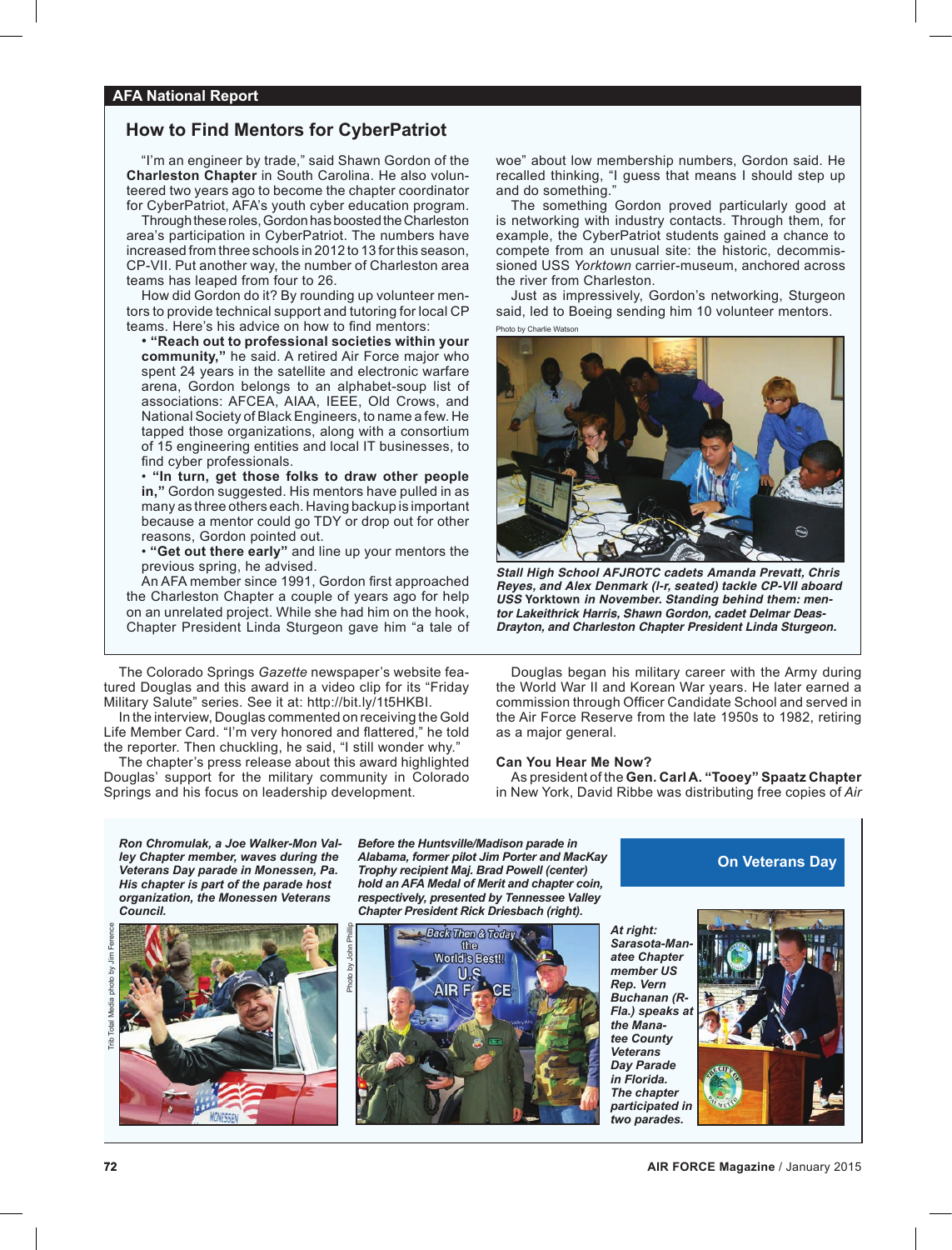*Force Magazin*e at Rockland County's Veterans Service Agency.

When he got to the office of Deputy Director Susan Branam, she began chatting with him. She learned of Ribbe's Air Force background, refueling F-100s and F-102s—four years on flight lines on Active Duty and another two as a Reservist in the late 1950s and early 1960s.

As Ribbe put it, Branam considered the jet noise he'd been subjected to and told him, "You oughta have your ears checked."

She pointed him to an audiologist that the county agency works with and helped him navigate the Department of Veterans Affairs system. Ribbe, who doesn't remember having a VA disability evaluation on separation from the Air



*At New York's Gen. Carl A. "Tooey" Spaatz Chapter meeting in November are Chapter President David Ribbe and guest speaker Susan Branam, from a county veterans service agency.*

Force as a staff sergeant, now receives some compensation for service-related hearing loss. Until this point, he had assumed his hearing problems stemmed from getting older.

Branam's know-how impressed Ribbe, who quickly invited her to address his chapter members.

The County of Rockland Veterans Service Agency describes itself as "veterans helping veterans," and Branam is a former Army captain and helicopter pilot. She spoke at the November AFA meeting, held at the US Military Academy at West Point, updating chapter members on VA benefits. According to Ribbe, she conducted "a lively question and answer period."

#### **I Flew an Airpower Classic**

AFA New Jersey's executive committee quarterly meeting spotlighted an airpower-classic bomber and two local pilots who flew it: guest speaker Thomas R. Vaucher and **Shooting Star Chapter** member Arthur L. Snyder.

Both B-29 pilots, Vaucher had enlisted in the Air Corps in 1940 and served in World War II, while Snyder's experiences with the Superfortress date to the Korean War era.

Vaucher had been part of the B-29's test team, charged with preparing it for combat use.

The bombers saw primary use in the Pacific Theater, most famously

firebombing Tokyo and then bringing the war to an end with the atom bombing of Hiroshima—by the B-29 *Enola Gay* on Aug. 6, 1945—and the follow-on bombing of Nagasaki by *Bockscar* three days later.

When the Japanese surrendered on the American battleship USS *Missouri,*

*Guest speaker Thomas Vaucher addresses a New Jersey AFA executive committee meeting. He's holding a copy of* **This Flying Game***, a book written in 1936 by Hap Arnold and Ira Eaker. Arnold championed development of the B-29, an aircraft that Vaucher flew in World War II.*



**Exclusive offer for AFA Members!** 



*Assess and strengthen your cognitive and emotional abilities*

Did you know a resilient brain can help you manage stress better, stay positive and think clearly?

AFA has partnered with MyBrainSolutions to offer discounted rates on a Brain Health Program. With just 10 minutes of training a day, 3 days a week, you can begin to see results in just a month.

Begin by taking a brain assessment and then train using over 25 brain health games.

#### **Benefits of brain training include:**

- *Thinking clearly*
- *Interacting with others better*
- *Increased stress management*
- *Positive thinking*

#### **and more...**

**Login to www.mybrainsolutions.com/AFA to try a free game!**